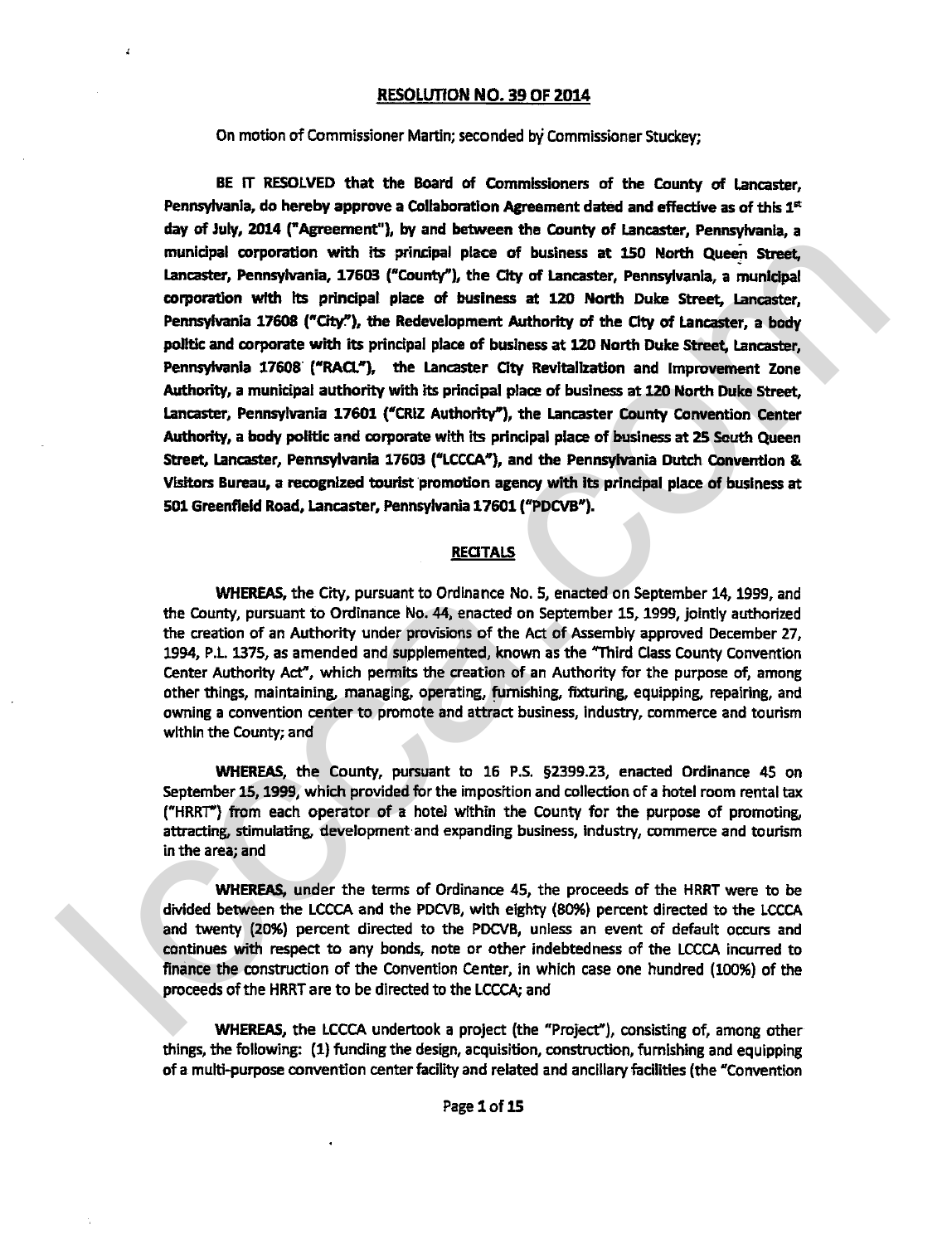Center Unit"); **(2)** funding necessary reserves for the Projea; (3) the establishment of necessary **reserves** and other funds; and (4) funding the costs and expenses of issuance of the bonds Issued to finance the Project; and

**WHEREAS,** to finance the **wsts** of the Project, the **LCCCA** issued its Hotel Room Rental Tax Revenue Bonds, Series of **2003** in the aggregate principal amount of **\$40,000,000 (the**  "Original **2003** Bonds") and its Hotel Room Rental Tax Revenue Bonds, Series of **2007** in the aggregate principal amount of \$23,920,000 (the "Original 2007 Bonds"); and

WHEREAS, the Original 2003 Bonds were issued pursuant to the terms of a Trust lndenture dated as of Oecember 15, **2003,** as amended and suppiemented **by** a First Supplemental Trust lndenture dated as of March **15, 2007,** as further amended and supplemented (the "Original **2003** indenture"), between the LCCCA and Manufacturers and Traders Trust Company, as trustee (the "Trustee"); and

WHEREAS, the Original **2007** Bonds were issued pursuant to the terms of a Trust Indenture dated as of March 15, **2007,** as amended and supplemented (the "Original **2007**  Indenture'), between the **LCCCA** and the Trustee; and

WHEREAS, on October 29, 2003, the County enacted Ordinance 73, pursuant to which the County authorized the execution of a Guaranty Agreement dated as of December **15,2003**  among the County, **the LCCCA** and the Trustee with regard to a portion of the Original **2003**  Bonds, pursuant **to** which the County has guaranteed a portion of the LCCCA's obligations to replenish the Debt **Senrice Reserve** Fund required by the Original **2003** Bonds in **the** event the funds on deposit therein fall below the minimum level required by the indenture, up to a maximum of **\$1,!506,960.00** in any fiscal year and an overall maximum of appraximately **\$zo,ooo,ooo.oo;** and

**WHEREAS,** on August **25,2011,** the LCCCA authorized the amendment and testatemem of the Original **2003** Bonds as the Amended and Restated Hotel Room Rental Tax Revenue **Bonds,** Series of **2003** (as so amended and restated, the **"2003** Bondf), which added a new interest rate and included other necessary amendments in connection therewith, issued pursuant to **the** Original **2003** Indenture, amended and supplemented by an Amended and Restated Trust Indenture (as so amended and restated, the **"2003** Indentutz'') and purchased **by**  Wells Fargo Bank, National Association (the "Bank") pursuant to the terms of a Continuing Covenants Agreement between **the** Authority and the Bank (the **"2003** Continuing Covenants Agreement"); and

WHEREAS, on August **25, 2011,** the **LCCCA** also authorized the amendment and restatement of the Original **2007** Bonds as the Amended and Restated Hotel Room Rental Tax Revenue Bonds, Series of 2007 (as so amended and restated, the "2007 Bonds" and, together with the **2003** Bonds and any bonds issued to refinance the **2003** Bonds and/or the **2007** Bonds, the "Bonds"), which added a new interest rate and included other necessary amendments in connection therewith, issued pursuant to the Original **2007** Indenture, as amended and supplemented **by** an Amended and Restated **Trust** Indenture (as so amended and restated, the **"2007** Indenture" and, together with the **2003** Indenture, the 'Indentures") and purchased by the Bank pursuant to the terms of a Continuing Covenants Agreement between the Authority and the Bank (the **"2007** Continuing Covenants Agreement" and, together **with** the **2003**  Continuing Covenants Agreement, the "Continuing Covenants Agreements"); and whereas the Original 2003 Bonds were using a presented and supplemental by a Receive Castella are of December 15, 2003, as summeded and supplemental Tots indebture dated as of March 15, 2007, as turner amended and suppleme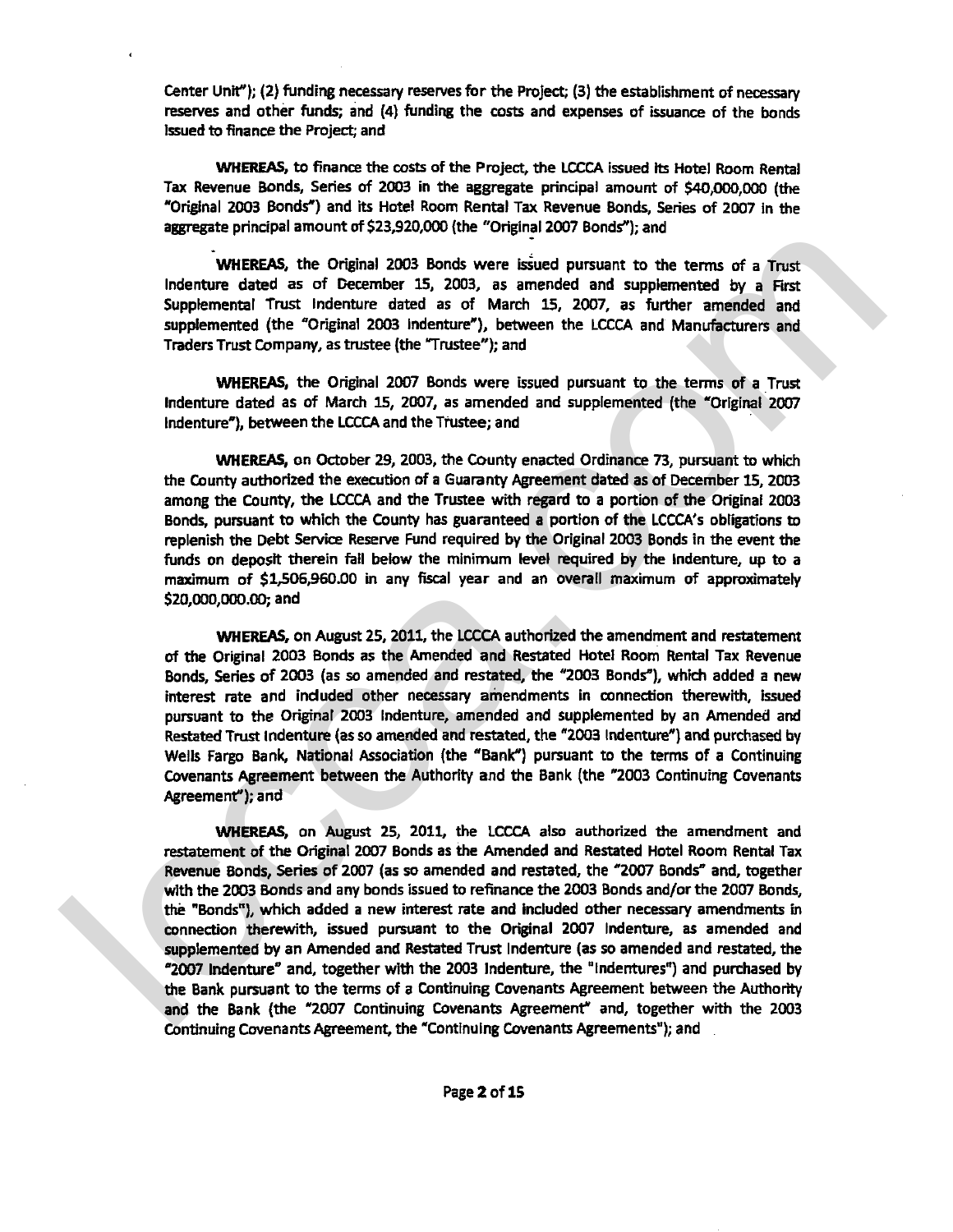**WHEREAS, the Bonds, the Indentures, the Continuing Covenants Agreements and all** other documents, agreements and instruments executed in connection therewith are collectively referred to herein as the "LCCCA Bond Documents"; and

**WHEREAS,** the interest **rate** modes then in **effect** pursuant to **the** Continuing Covenants Agreements of the Bonds were effective untJl March **1, 2OU,** which date has been **extended** by the parties until July **1,2014;** and

**WHEREAS,** as **p&** of the terms and conditions of the LCCCA Bond Documents, the LCCCA was required to'complete a study of its operations and sales in anticipation of **the**  negotiation of amended financing terms offered by the Bank; and

WHEREAS, the LCCCA complied with this condition by hiring Convention, Sports & Leisure **("CS&LU),** which issued its report in May **2012** recommending changes **to** operations, contracts, marketing efforts, and the like to ensure the continued future viability of the Project; and

**WHEREAS, the LCCCA, with the benefit of the CS&L report and support from certain** community stakeholders, began negotiating with the Bank beginning in August **2012** on the refinancing **of** the Bonds; and

**WHEREAS, in the meantime, between April 1, 2012 and January 1, 2013, and again from** April **1,20l3** through the present, all **HRRT** revenues were diverted to **the LCCCA** in accordance with Ordinance 45 during those periods; and

**WHEREAS,** based on current projected revenues and expenses, including the interest accruing on the Bonds, **it is** currently not projected that the HRRT revenues will revert to the 80/20 distribution ratio to the LCCCA and PDCVB for the foreseeable future; and

**WHEREAS,** despite their negotiations the LCCCA and the Bank were unable to reach agreement on financing **terms** before March **1, 2013,** and therefore agreed to extend the current financing tens until the current expiration of July 1, **2014,** pursuant to five separate extensions; and

**WHEREAS, on May 19, 2014, the Bank presented a Term Sheet to the LCCCA that details** the **terms** and conditions for the continued holding of all of the issued and outstanding Bonds (the "Term Sheet") for a period of five (5) years fmrn the date of closing, a copy of which **is**  attached hereto as Exhibit "A"; and

WHEREAS. the LCCCA desires to accept the terms and conditions of the Term Sheet and authorize and take any and all actions required thereunder, **so** that the Bank will agree to continue to own **the** Bonds for an additional five (5) year period; and

**WHEREAS,** the parties hereto acknowledge and agree that the long-term financial **stability of** the Convention Center to **be** provided by a five (5) year financing commitment is important to the marketability of the Convention Center and, in turn, the promotion and attraction of business, industry, commerce and tourism within the County; and WHEREAS, as per cell the therma and conditions of the LCCCA and Decuments, the<br>negotiation of smendide financing terms and conditions of the LCCCA star particles and the<br>negotiation of smendide financing terms of fered by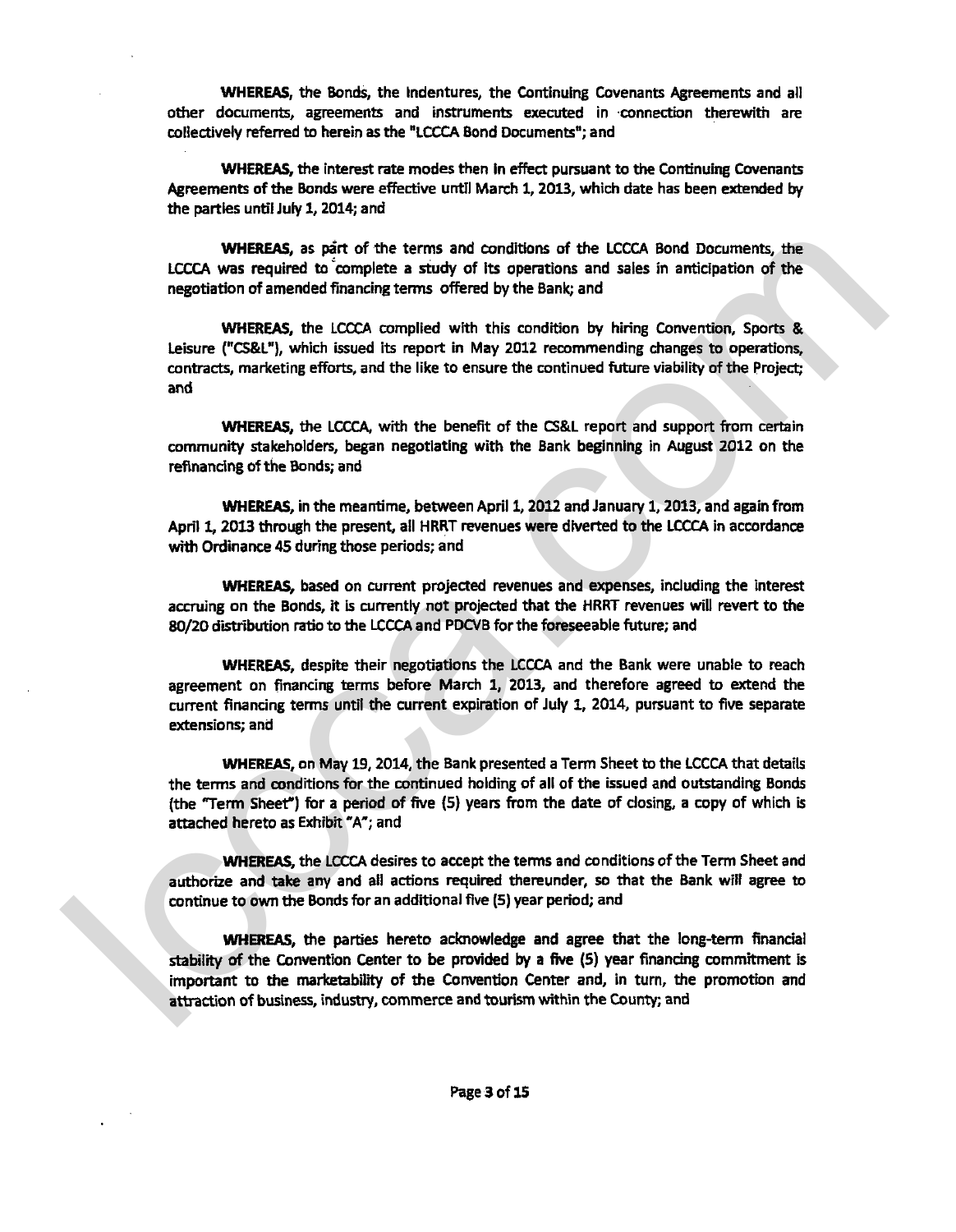**WHEREAS,** the parties hereto acknowledge that the promotion and attraction of business, industry, commerce and tourism within the County is essential to their respective missions and businesses, and therefore the acceptance of the Term Sheet **by** the LCCCA is desirable and valuable to each of them individually as entities.

NOW, **THEREFORE,** for good and valuable consideration, the receipt and sufficiency of which is mutually acknowledged, and with the intent to be legally bound hereby, the parties hereto covenant and agree that:

### TERMS AND CONDITIONS

## 1. **Contributions of the LCCCA**

- 1.1 Marketing
- 1.1.1 LCCCA agrees to make payments to the Convention Center Unit's operator for the purpose of targeting marketing activities to attract Priority 1 and Priority 2 events at the Conventlon Center, as more fully set forth in Section 6 below. The funding amount shall be Thirty-Five Thousand Dollars **(\$35,000.00)** per year through 2020. The payments shall be funded from the LCCCA's Agency Account. TERMS AND CONDITIONS<br>
1. <u>TERMS AND CONDITIONS</u><br>
1. COCA agrees to make paryments to the Convention Center Unit's<br>
1.1 Morketing<br>
1.1 LCCCA agrees to make paryments to the Convention Center Unit's<br>
perform to the further
	- 1.12 The LCCCA agrees to approve an annual **rnarketlng** budget and bansfer the available funds and disburse the following minimum annual expenses for marketing Priority 1 & Priority 2 events.

- **1.1.3** Payments by LCCCA for the marketing funding set forth in this Section shall be made directly to the Convention Center Unit's operator, and are due in four (4) equal instalhents'on July 1, September **1,** October 1, and December 1 of each year, for that year's marketing campaign.
- **1.1.4** LCCCA's obligations hereunder are fora seven (7) year period between July 1,2014 and June 30,2021.
- 1.1.5 The annual marketing budget prwlded in this Section 1.1 is **excius'k** of the costs allocated by the Convention Center Unit's operator for the sales at the Convention Center Unit ("Conwention Sales"). Such Convention Sales expenses Include, but are not limited to, payroll of the Convention Center Unit's operator's staff allocated to the Convention Center Unit including **but** not limited to payroll, benefits, payroll taxes, incentives, sick time, vacation and holiday pay property allocable to aIl Convention Center events in accordance with the cost allocation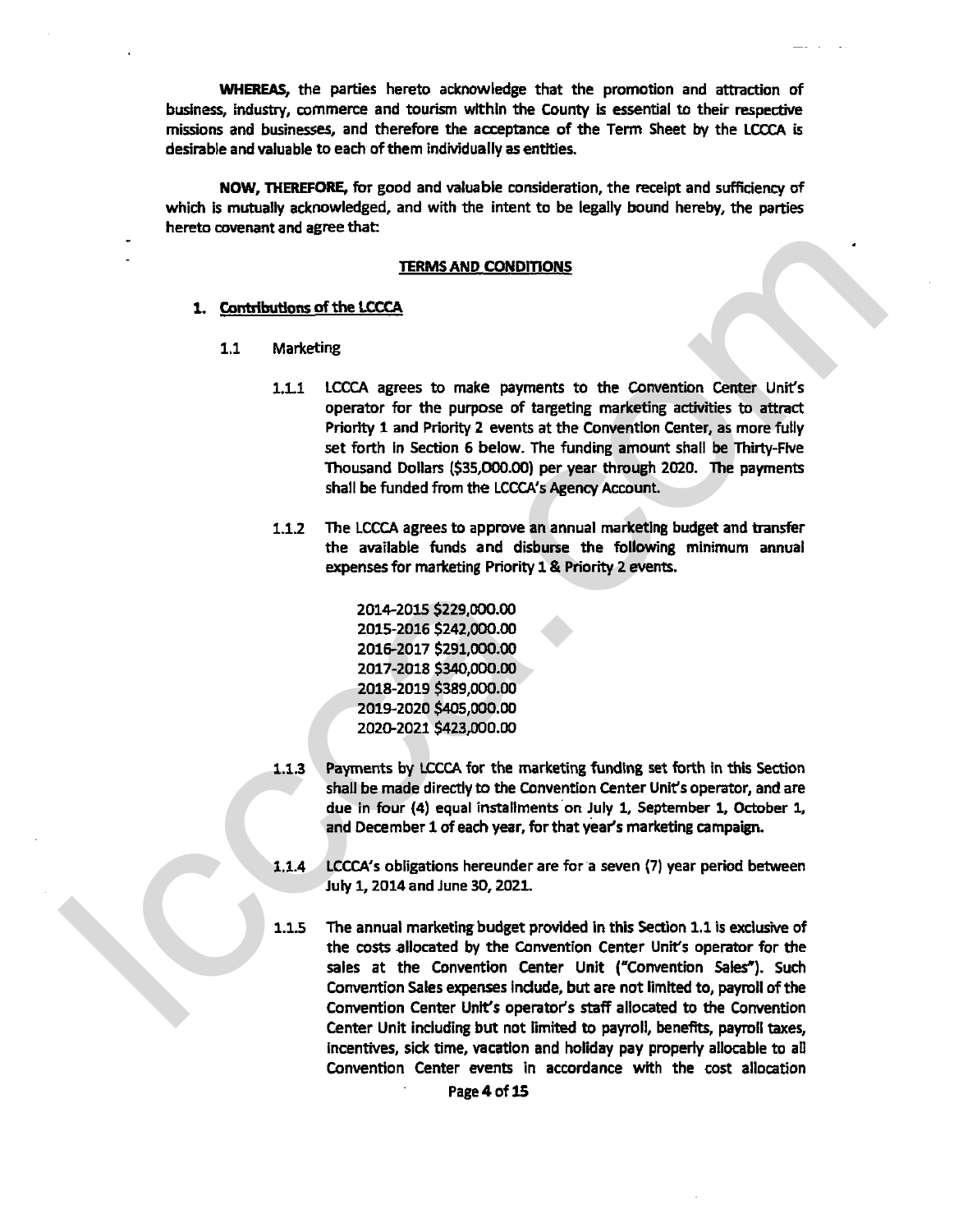provisions set forth in the IHR Guidelines identified in the Second Amendment to the JDA (defined herein). The LCCCA shall at all times continue to budget **for** and fund the appropriate level of Convention Sales expenses to ensure the Convention Sales function is appropriately carried out by the Convention Center Unit's operator.

- **12** Fumlture, Fixtures and Equipment
	- **1.2.1 LCCCA** hereby adopts and accepts **the** followihg FF&E and Capital Reserve funding schedule as applicable to the LCCCA for the years provided, the monies for which shall be deposited into an FF&E and Capital Reserve Account owned and maintained by the **LCCCA:**

**1.2.2** Funding by the **LCCCA** pursuant to the FF&E and Capital Reserve funding schedule adopted herein shall occur

> within fifteen (15) days of receipt of any disbursement from the CRlZ for that year or on January 1 of that year, **whichever** is later By July **1,2016,** the **LCCCA** musts have contributed into an **FF&E** and Capital Reserve Account, **from** whatever **source,** a total of **\$2.3** million dollars.

1.2.3 The LCCCA shall be required to disburse funds from the FF&E and Capital Reserve Account solely for the repair, replacement and renovation of **FF&E** and **capital** Improvements to maintain the Quality Standards in the existing Convention Center Unit and Common Elements of the Condominium. 1.2.1 LCCCA hereby adopts and accepts the following FRE and Capital<br>Reserve Insulng simbolis at suppleable to the LCCCA for the years<br>provided, the monets for which shall be depended into an FRE and<br>Capital Reserve Xcount

## **2. Contribution of the PDCVB**

**2.1** The **PDCVB** agrees to execute and deliver an irrevocable letter directing the **Lancaster** County Treasurer to direct one hundred **(100%)** percent of the HRRT revenues to the LCCCA for a minimum period of five (5) years, effective with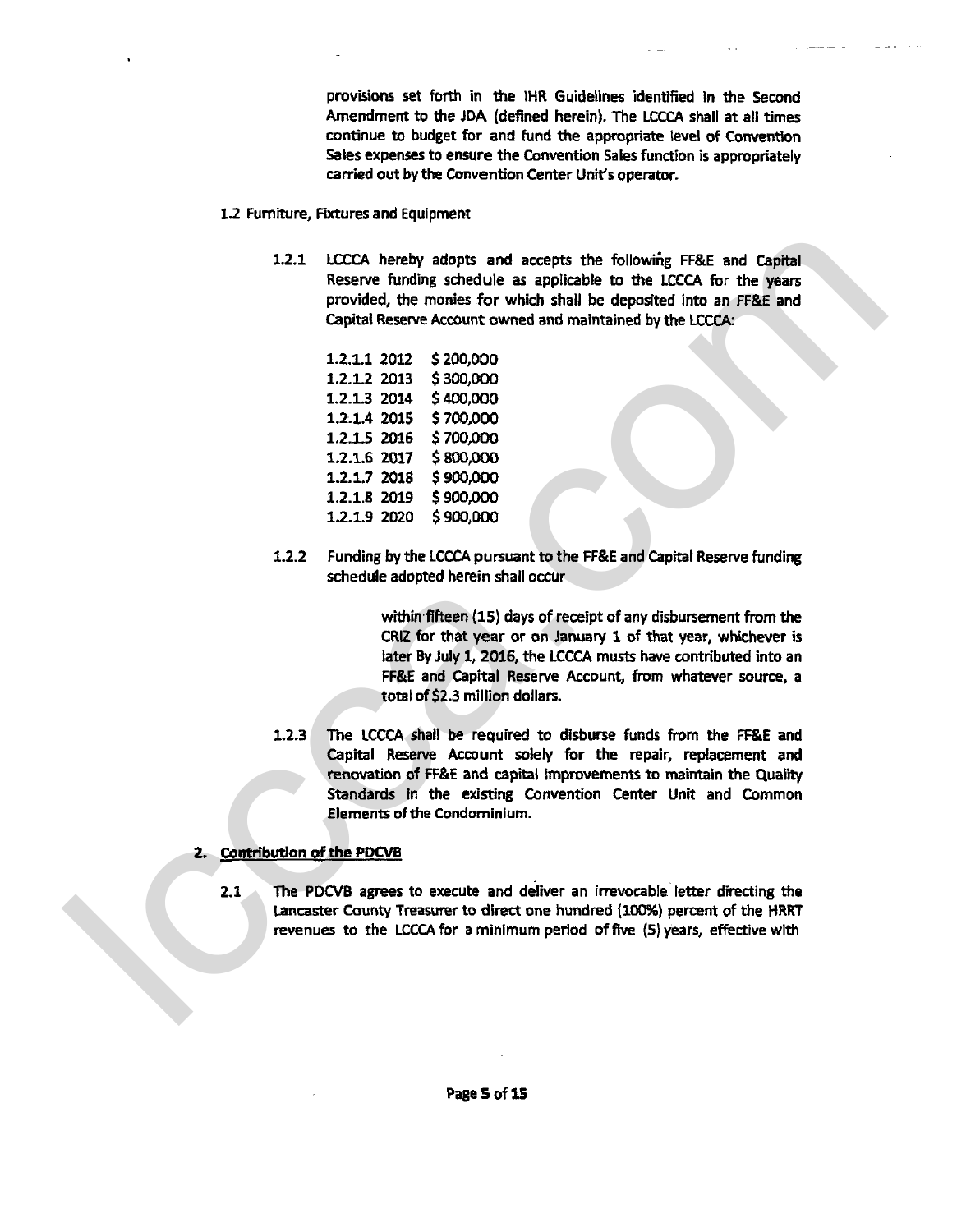disbursements in July **2014** and ending with disbursements in June **2019.**  Commencing with disbursements occurring in July 2019, the terms of Lancaster County Ordinance 45 shall again govern the distribution of HRRT revenues. If for any reason during this period the PDCVB receives a check for payment of HRRT revenues from any entity other than as provided in Section 2.2, the PDCVB agrees to endorse said check over and deliver same to the LCCCA within two (2) business days.

- **2.2** The parties agree that, if, as of December 31, 2016, 2017 and/or 2018 (i) the funds and/or cash equivalents on deposit under the indentures exceed Five Million Seven Hundred and Fifty Thousand Dollars **(\$5,750,000.00)** after payment of all obligations of **the** LCCCA then due and owing (including, but not limited to, those as set forth more fuiy in this Agreement and all LCCCA Bond Documents) and (ii) the LCCCA certifies in writing that it is not in breach of this Agreement or any LCCCA Bond Document, then the LCCCA shall notify the Trustee to remit payment of .the lesser of (i) any funds in excess of **\$5,750,000.00** to the PDCVB and **(ii)** an amount not to exceed the equivalent of twenty **(20%)** percent of **the** HRRT revenues for that year. 2.2 The particle agree that if, as of December 31, 2015, 2422 and/or 2013 (i), the Million September Hutchcoich and Filmy Proximated Dollars (Exponential of the CNSC operators in America.com and the model of the model of
	- **2.2.1** By way of example only, **if** HRRT revenues for **2016 are \$5,000,000.00,**  twenty (20%) percent would equal \$1,000,000.00. If the LCCCA reserve fund as of December **31,2016,** were \$6,250,000.00, and the LCCCA has met its financial obligations including but not limited to funding the operating expenses for the Convention Center Unit, induding the required **FF&E** and Capital Reserve Account and annual marketing expenses and certified to its continuing compliance with this Agreement and **each** LCCCA Bond Document, the LCCCA would notify the Trustee to remit payment in the amount of \$500,000.00 to the PDCVB.
	- **2.2.2** Any payment made pursuant to this Section by the LCCCA/Trustee shall be made no later than January **15** immediately following the test date. .
	- **2.3** The PDCVB expressly acknowledges and concedes that, fn the absence of **the**  LCCCA's acceptance of the Term Sheet from the Bank, which includes a requirement that the PDCVB consent to this diversion of HRRT revenues, the terms and conditions of the LCCCA Bond Documents would likely **result** In the diversion of One Hundred Percent **(100%)** of those revenues for the indefinite future, and therefore this Agreement provides access to **future** revenues to which they may not otherwise be entitled.

# 3. **Contribution of** the City

- 4.1 Marketing Consortium
	- 4.1.1 The Redevelopment Authority of the City of Lancaster agrees to make annual payments to the Convention Center Unit's Operator for the purpose of targeting sales and marketing activities to attract Priority **1**  and Priority **2** events at the Convention Center, as more fully set forth in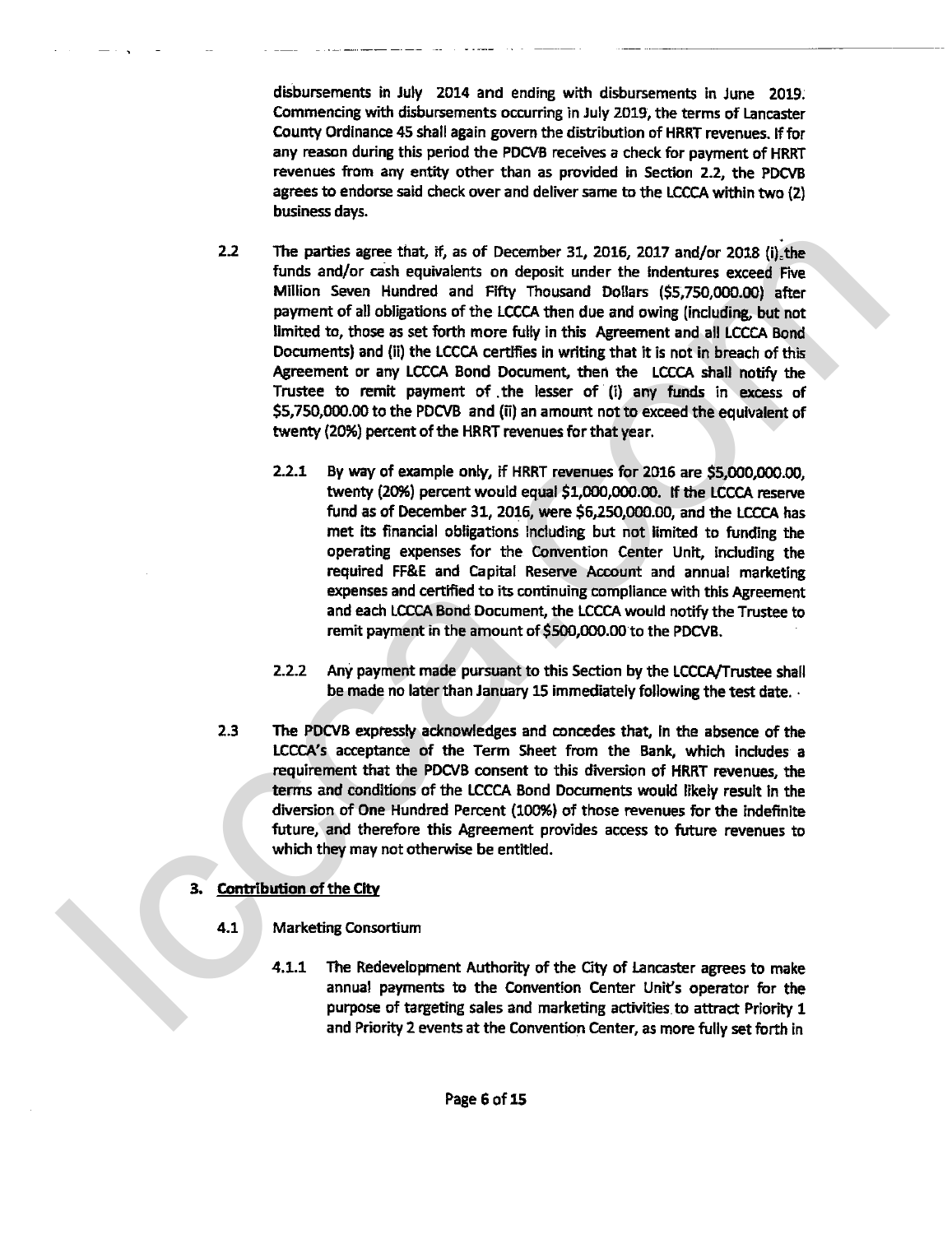Section 6 below. The annual funding amount shall be One Hundred Thousand Dollars (\$100,000.00).

- **4.1.2** Quarterly payments, due on the first day of each quarter in equal amounts, are to be made directly to the Convention Center Unit's operator.
- **4.1.3** WCL's obligations hereunder shall be for a period of seven (7) years following the effective date of this Agreement.
- **4.2 Furniture, Fixtures and Equipment** 
	- The **City** agrees to request the **City** Revitalization and Improvement Zone (CRIZ) Board to make annual payments to the LCCCA for purposes of funding a portion of the LCCCA's obligations under the JDA and the Condominium Declaration to provide for the replacement of furniture, fixtures and equipment within the Convention Center, in the total amount of \$5,000,000.
	- The CRlZ annual obligations hereunder shall be as follows:

- Payments shall be made on at least an annual basis directly to the **LCCCA to meet its obligations under Section 1.2.1, and are due no later** than January 31 of each calendar year, with the exception of the **2014**  and 2015 contributions, which are expected to be paid no later than December **31,2015.** Payments can be made more frequently, or on an advanced basis, at the discretion of the CRlZ Board. 4.1.3 And, since a material can be the specific and the proposition of the specific control of the CRU and the CRU and the CRU and the CRU and the CRU and the CRU and the CRU and the CRU and the CRU and the CRU and the CR
	- In the event the CRIZ Authority does not secure the necessary funds by December **31,** 2015, but secures the funds at a later **date,** the *CRU*  Authority shall remain obligated on the full **\$5,000,000 FF&E** and Capital Reserve Account payments provided herein, less any amounts paid by the City to that date pursuant to the Deficiency Guaranty **set** forth in Section **4.3** below.
		- **4.2.4.1.** In such case, the CRlZ Authority shall be required to remit to the LCCCA all **R&E** funds set forth for the years prior to the CRlZ Authority securing such **fonds** as set forth in Section **4.2.2**  above, plus the current year's funding amount, within fifteen **(15)** days of securing **such.** For example, if the **CRlZ** Authority secures its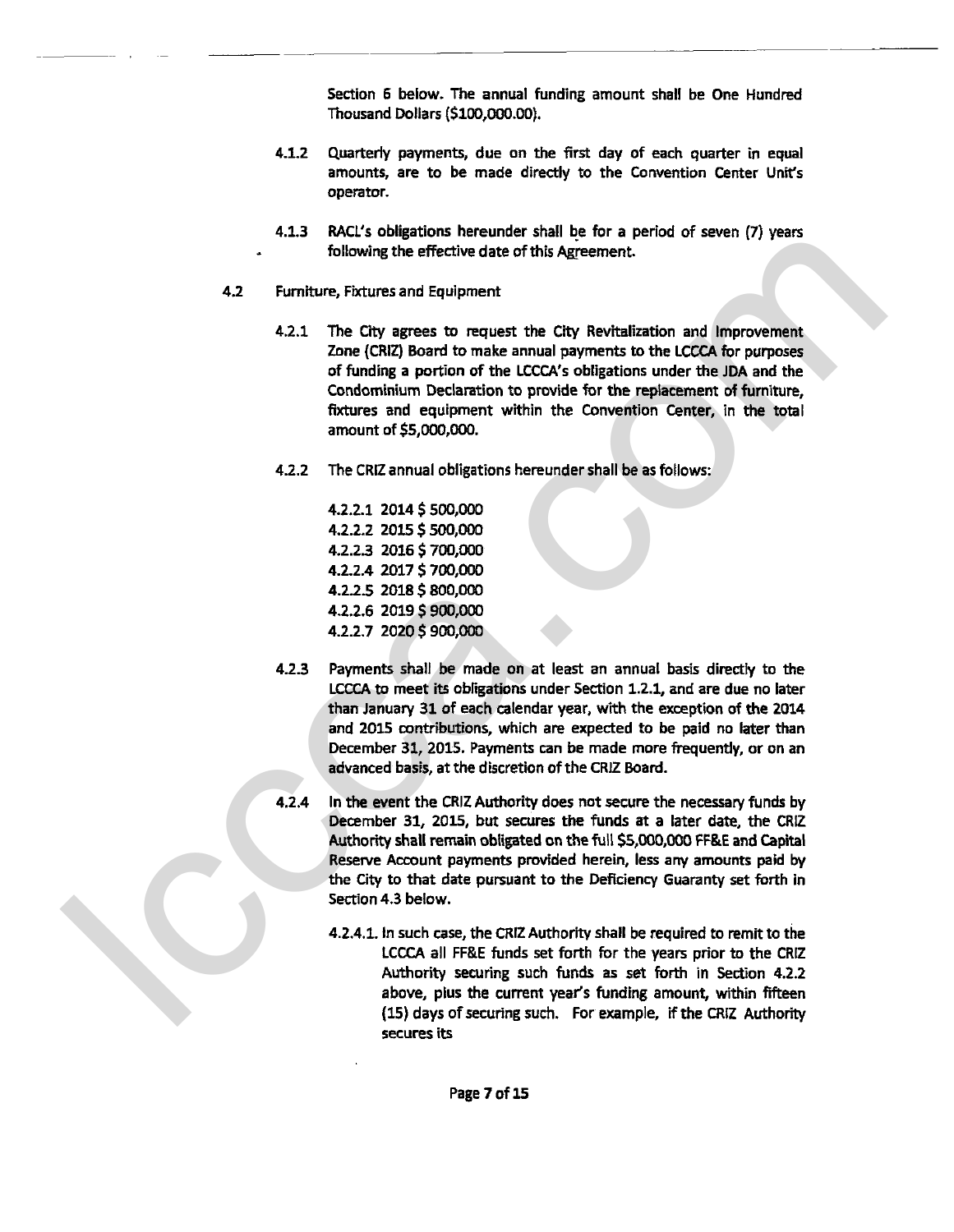initial funding in **2016,** the CRIZ Authority shall be responsible for remitting a total of **\$1,700,000** to the LCCCA within fifteen (15) days of securing such funds. All future funding shall occur as set forth in Section **4.2.2** and **4.23** above.

- **4.2.5** The unavailability of any funds provided to the LCCCA by the **CRlZ**  Authority under this section 4.2 shall not be a condition precedent to, **or**  provide relief from, the LCCCA's obligations to fund its FF&E and Capital Reserve'amounts.
- **4.3** Deficiency Guaranty
	- **4.3.1** The City agrees to provide a deficiency guaranty of funding towards the marketing and **FF&E** and Capital Reserve obligations of the LCCCA as set forth in section **1,** supra, in an amount not to exceed Two Million Dollars **(\$2,004000)** in total for the period of **2014** through **2020.**
- **4.3.2.** The deficiency guaranty shall only be required and applicable in the event that the City's City Reinvestment and Improvement Zone (CRIZ) fails to advance funding to the LCCCA in accordance herewith. Should the CRIZ fail to raise funds sufficient to meet its funding obligations to the LCCCA pursuant to the schedule provlded herein, any payments made by the City pursuant to its deficiency guaranty shall operate to reduce the amount of **FF&E** otherwise due and owing as set forth in Section **4.2.2** above. Reserve amounts.<br>
All Dieficiency Guaranty of the complete and the metric was the metric and the complete and the complete and complete the complete of the CCCA as and<br>  $(3,2,0,0,000)$  the state of complete the period of
	- 4.3.3. The City's deficiency guaranty is subject to and conditioned upon approval by City Council of the City of Lancaster, adoption by the City Council of any necessary ordinances, and if required, approval by the Pennsylvania Department of Community and Economic Development under and pursuant to the Pennsylvania Local Government Unit Debt Act.
	- **A r,ontribution of** the **County** 
		- **5.1** The County of Lancaster will pmvide a Guaranty of the timely payment of principal and interest due on the Bonds issued by the LCCCA to finance the Project, mandatory sinking fund redemptions and optional redemptions directed by the Authority **(but** not mandatory redemptions required by the Bank following the Mandatory Tender Date), to the extent permitted by the Local Government Unit Debt Act, to be expressed in a separate and speciflc Guaranty document.
			- **5.1.1** The County's Guaranty will be called upon only in the event that the proceeds available in the LCCCA Debt Service Reserve Fund (to be funded from the Hotel Tax Revenues monthly in the amount of **1/12** of the annual principal and interest) are insufficient to **satisfy** any principal, redemption and/or interest then due and owing on the Bonds. Any County payments **made** pursuant to this obligation may be reimbursed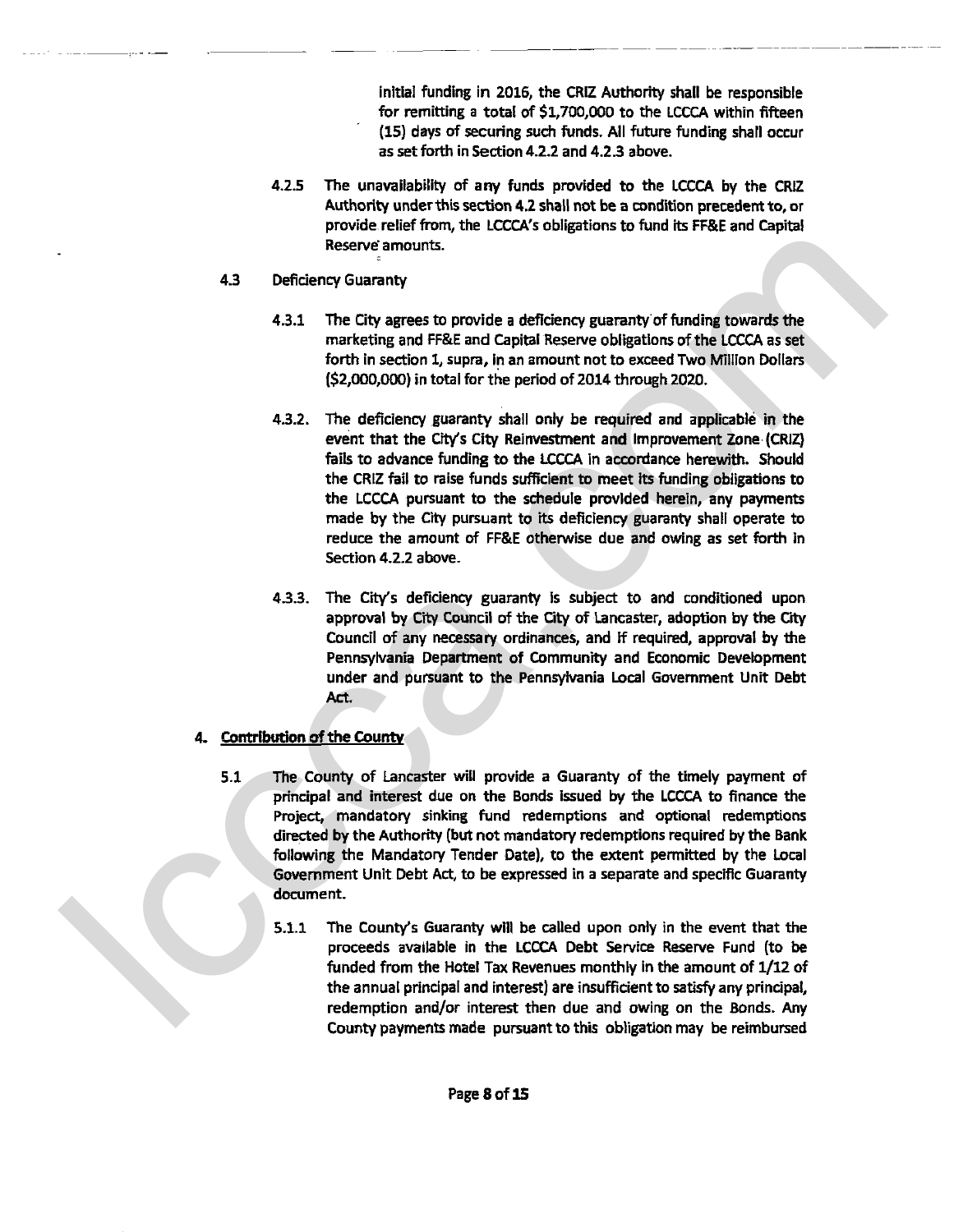from Hotel Tax Revenues after the minimum fund balance requirements in the indenture are satisfied, as is more fully described and set **forth** in **the** separate and specific Guaranty document and related documents.

- $5.1.2$ The **County's** willingness to enter into this Guaranty of the UCCA Bond payments is contingent upon, and directly related to, the offer and acceptance by Wells Fargo of an interest rate equal to the sum of (i) the Index (70% of **LIBOR** or **100%** of SIFMA) and **(ii)** the Applicabie Spread (initially 75 basis points, subject to the maintenance of certain ratings assigned to the long term, unenhanced general obligation debt of the County).
- The Hotel Room Rentat Tax revenues shall provide the source **of** funding for the obligations of the County with regard to the Guaranty.
- **5.2** This guaranty will remain in effect for the life of the Bonds.
- 5. Marketing Consortium
- **6.1** The City (also representing RACL), **LCCCA,** and the County agree to the creation of a Marketing Consortium which, between **2014** and **2020,** shall set policy, provide direction, and advise the **LCCCA** as to oversight and appraval of the marketing expenditures recommended by the Convention Center Unit's operator associated with the activities set forth in Sections **1.1.1,1.1.3,** and **4.1**  in accordance with the Qualified Convention Center Management Agreement for the Lancaster County Convention Center dated January 23, **2002.** The preceding expendltures will be targeted for the marketing, advertising, promotion and financial incentives necessary to secure Priorfty 1 and Priority 2 events held at the Convention Center Unit. (instaly 75 peaks points, and/or the maintename of cartain ship and the control of the computer sasteped to the long term, uncertained graded of the Country).<br>
S.1.3 The total boom Remat Tax revenues dual provide the sour
	- Priority **1** events in the Lancaster County Convention Center **are** defined for these purposes as: multiple day, state, regional, and national conventions, tradeshows, corporate meetings and competitions that utilize the Convention Center Unit space and produce **500** or more peak night guestrooms and/or 1,500 total room night production (max 4 nights) with overflow rooms to Lancaster County that are above and beyond the rooms booked at the integrated Marriott hotel. This business must also generate room rental and/or other ancillary revenues for the convention center.
	- Priority 2 events in the Lancaster County Convention Center are defined for these purposes as: multiple day, state, regional, and national conventions, tradeshows, corporate meetings and competitions that utilize the Convention Center Unit space and produce 300 or more peak night guestrooms and/or 900 total room night production (max 4 nights) with overflow moms to Lancaster County that are above and beyond the rooms booked at the integrated Marriott hotel. This business **must** also generate room rental and/or other ancillary revenues for the convention center.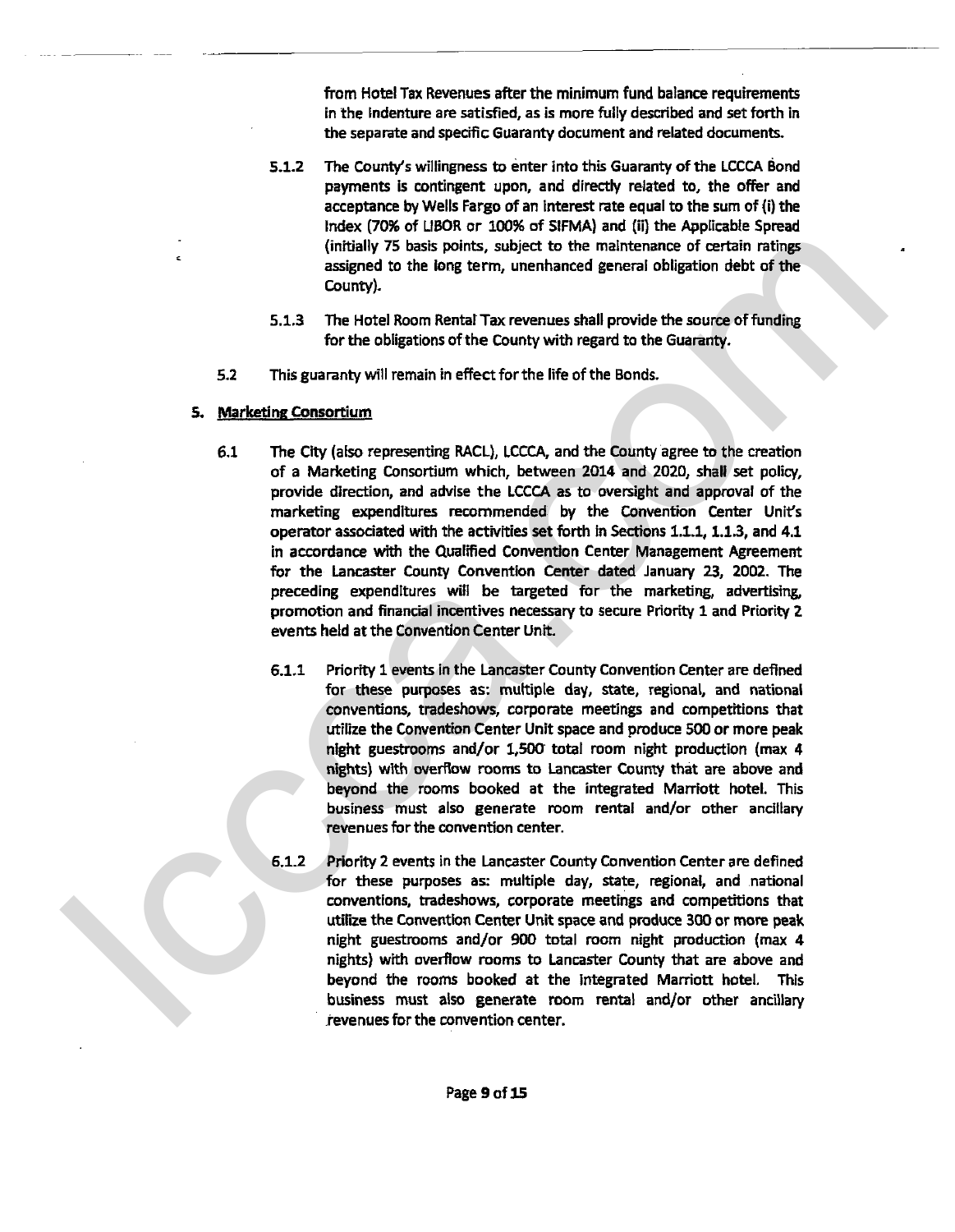- $6.2$ Day-to-day responsibility for the planning, administration, management, and implementation of the marketing plan for Priority **I** and Priority 2 events **is**  delegated to the Conventlon Center Unit's operator.
- $6.3$ The Convention Center Unit's operator will report efforts, results, and future plans on a quarterly basis to the Marketing Consortium.
- Annually, the Convention Center Unit's operator will present to County Commissioners, at one of their public meetings, a summary of the year's marketing campaign. The presentation to the County Commissioners is to include typical Convention Center marketing and sales metrics. The Convention Center Unit's operator will also provide a financial accounting of the marketing plan; including stakeholder contributions, sales expenses, sales revenue, and economic impact **of** the public Convention Center.

# 7. **Default and** Remedies

- If an event of default has occurred and **is** continuing wlth respect to any LCCCA Bond Documents, then notwithstanding any agreement, expressed or implied, between or among the Bank, the Trustee, the County and the **ECCA** to **waive,**  modify or suspend enforcement of any of the rights of the Bank or obiigations of the **LCCCq** the LCCCA shall immediately notify the Trustee and the parties hereto that a defautt has occurred and for the purpose **of** instructing the Trustee to direct the County Treasurer to remit 100% of the HRRT into the Convention Center Authority Trust Fund which will be used by the LCCCA to meet its obligations under the LCCCA Bond Documents.
- An "Event of Default", for purposes of this Agreement, shall occur by any party hereunder **If that** party fails to comply with any provision or requirement contained or referenced in **this** Agreement or the Recognition **Agreements** (as amended); provided, no default shall occur hereunder unless written notice shall have been given to all parties to this Agreement and ten (10) days shall have elapsed after receipt of such notice without the cure thereof, provided, , however, that if such default is not reasonably capable of being cured within such ten (10) day period and if the defaufting party shall have commenced to cure same, no default shall occur **so** long as such defaulting party continuously and diligently pursues the cure thereof to completion, but in no event to exceed sixty (60) days. Solven the Content of Lemathan Central Units Superinter with present to Location of the Content of Lemathan Central Central Central Central Central Central Central Central Central Central Central Central Central Central Ce
	- Upon the occurrence and continuation of an Event of Default under this Agreement, any or all of the non-defaulting parties shall have the right to bring an action for specific performance of this Agreement, all **parties** hereto agreeing that monetary damages are not sufficient to make the other parties whole for a default under this Agreement.
	- The parties hereto waive all rights to claim or assert consequential, special and punitive damages in connection wlth this Agreement.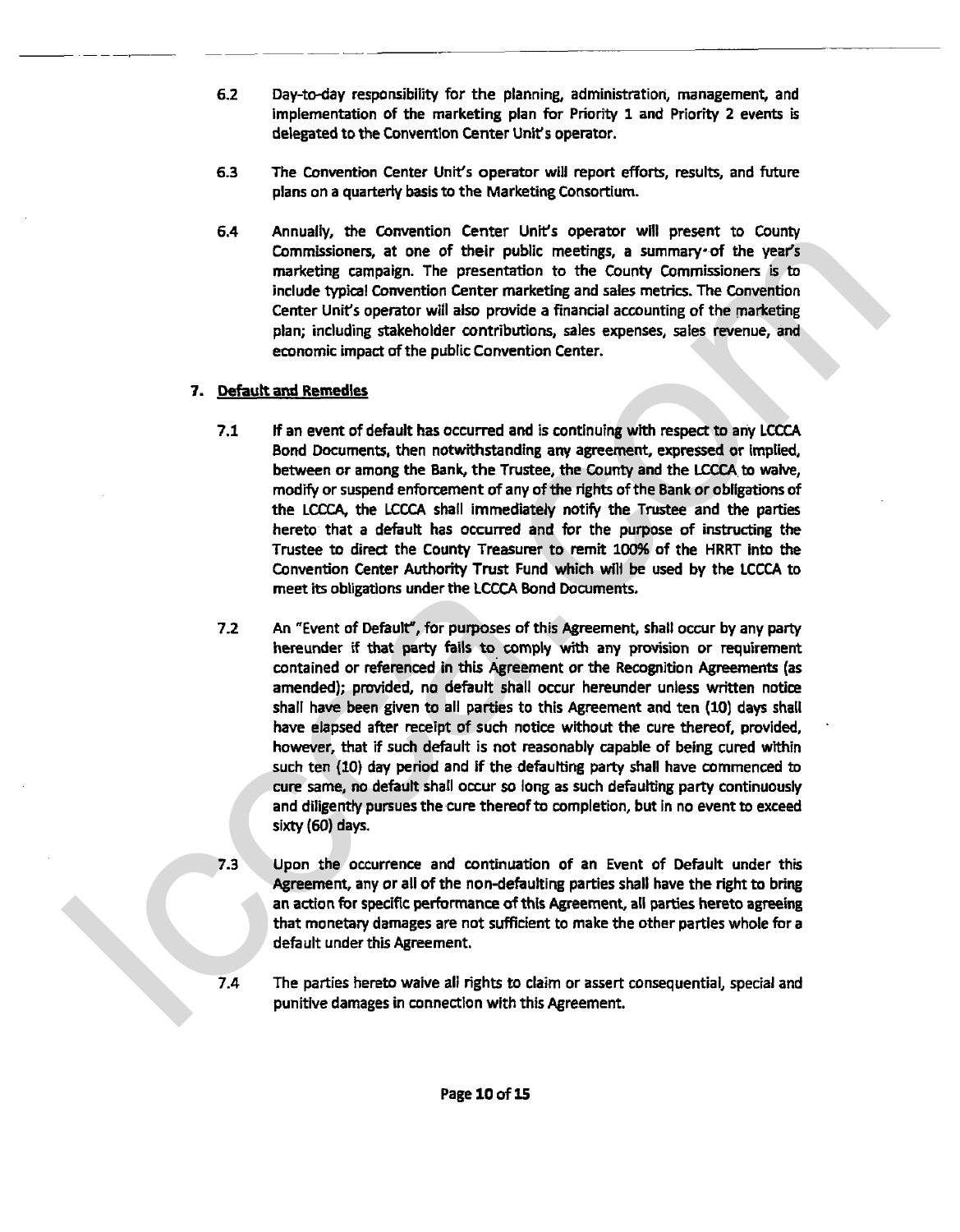**7.5 In any proceeding arising under this Agreement, the prevailing party(ies) shall be** entitred to recover the costs of the proceeding, as well as reasonable attorneys' fees and expenses before and at trial, on appeal, in bankruptcy and in post judgment collection, **as** such post judgment **costs** may be awarded by the court.

- The validity, performance and all matters relating to **the** interpretation and **effect**  of this Agreement and any amendment thereto shall be governed by the laws of the Commonwealth of Pennsylvania, exduding its rules with respect to confiict **of**  laws. The parties consent to **the** personal jurisdiction of the state court in Lancaster County, Commonweatth **of** Pennsylvania, and the federal court in the Eastem **via** of the Commonwealth of Pennsylvania, which courts shall constitute the **exdusiw** forum for all court proceedings involving the enforcement of this Agreement and the resolution **of** all diiputes related to the subject of this Agreement, whenever, wherever and howewr arising, whether at law, in equity or otherwise and whether the dispute involves an alleged breach of **contract,**  vlolatlon of law or tort of any kind. 8. Miscalaneous<br>
1. The validity performence and all metters relating to the interpretation and effect<br>
the Agreement and any amendment theretic stual be governed by the lives of<br>
the Commonwealth of Fermaly-Mini-Mini-Min
	- **This** Agreement shall not be assigned by any party without the prior written consent of the others.
	- Each party hereto represents and warrants to the other that (i) it has adequate power and authority to conduct its business as presently conducted or contemplated hereby to be conducted by it, to enter into this Agreement and to perform its obligations hereunder, and (ii) the individual executing this Contract has, is vested with, and possesses fully authority to bind the party on whose behalf he or she executes this Agreement. Further, the parties represent to each other that this Agreement has been duly authorized, executed and delivered **by**  it and does not contravene any law, rule or regulation applicable to it.
	- All notlces to **be given** by either patty to the other shall be in writing and hall be effective upon receipt, and may be delivered or mailed by certified mail, return receipt requested, postage prepaid, or sent **by** a nationally recognized overnight carrier addressed as set forth below.

City of Lancaster County of Lancaster Attn: Mayor Attn: Chief Clerk **120 North Duke Street 150 N. Queen St.** Lancaster, Pennsylvania **17608** Lancaster, Pennsylvania **17603** 

With a copy to: With a copy to: City of Laneaster County of Lancaster Attn: Solicitor **Attn** : Solicitor **UO** North Duke Street 150 N. Queen St., Suite **<sup>714</sup>** Lamaster, Pennsylvania **17608** Lancaster, Pennsylvania **17603** 

~o~itv: **TO** county:

Page 11 of 15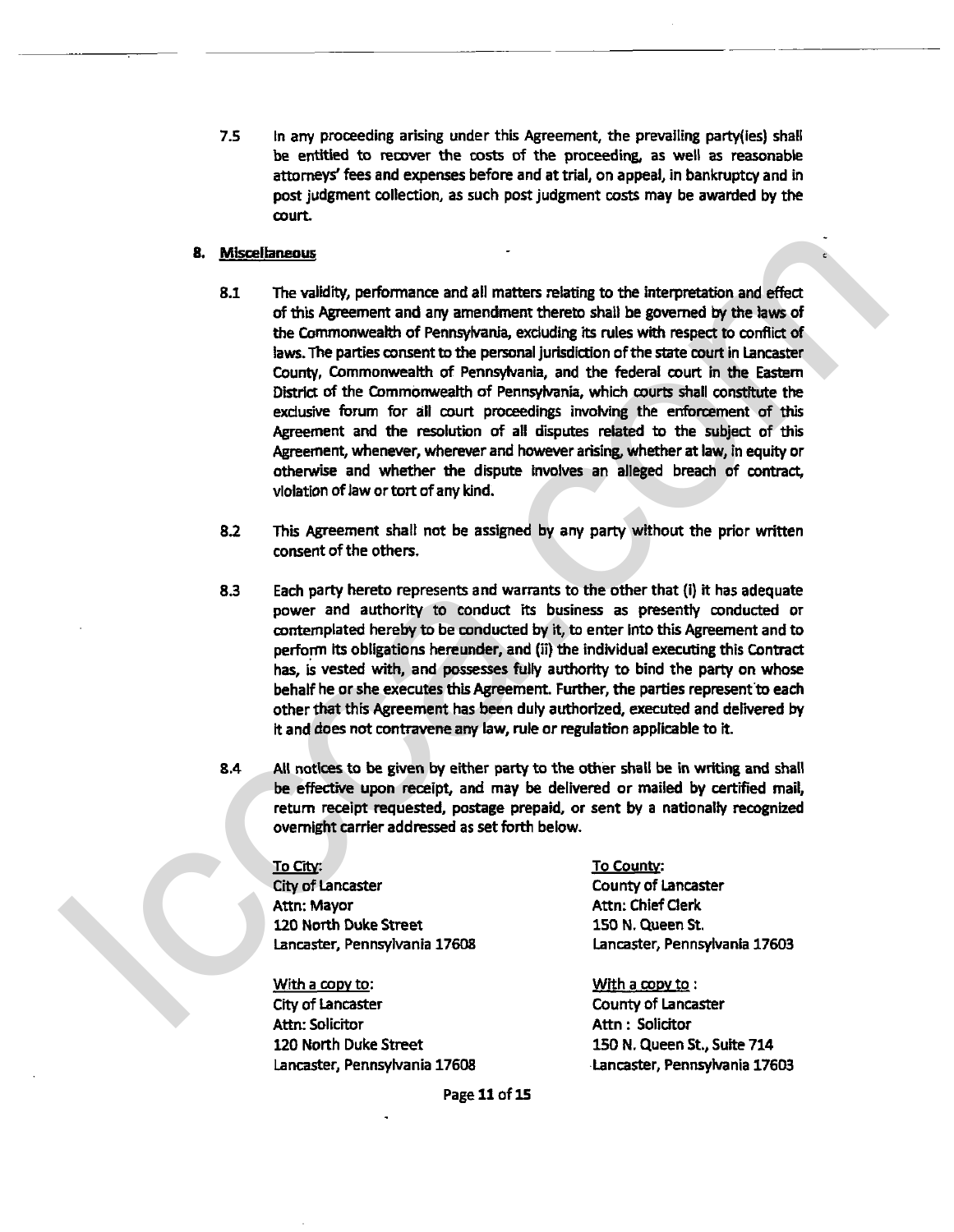To LCCCA: Lancaster County Convention Center Authority Attn: Executive Director **25 South** Queen Street Lancaster, Pennsylvania 17603 To PDCVB: Pennsylvania Dutch Convention & Visitors Bureau Attn: President 501 Greenfield Road Lancaster, Pennsylvania 17601

To Redevelopment Authority: Redevelopment Authority of **the** City of Lancaster 120 North Duke Street Lancaster, PA 17608

To CRlZ Authoritv. Lancaster City Revitalization and Improvement Zone Authority 120 North Duke Street Lancaster, PA 17608

or such other addresses as either **party** may designate by written notice to the other by the method above.

- **8.5** This Agreement shall not be amended, **modified,** changed, waived, discharged, terminated or assigned without the prior written consent of the party or **parties**  against whom the enforcement **of** said alteration is sought.
- 8.6 No action or failure to act by the parties shall constitute a waiver of a right or duty afforded them under the Agreement, nor shall such action or failure to act constitute approval of or acquiescence in a breach hereunder, except as may be spedficatly agreed in writing.
- 8.7 If in any judicial proceedings a court shall refuse to enforce any provision of this Agreement, then such unenforceable provision shall be deemed eliminated from this Agreement for the purpose of such proceedings, to the extent necessary to permit the rernatning provisions to **be** enforced, unless the provision(s) invalidated relate to the payment of money, in which event this Agreement will be terminated unless the parties agree to an amendment which is the economic equivalent of the provision(s) invalidated. To the full extent, however, that the provisions of any applicable law may **be** waived, they are hereby waived to the end that this Agreement be deemed to be valid and binding agreement enforceable in accordance with its terms, and in the went that any provision hereof shall be found to be invalid or unenforceable; such provision shall be construed by limiting it so as to be valid and enforceable to the maximum extent consistent with and possible under applicable law. To ENCADE<br>
Structure During Control Convention & Visitors Bureau<br>
Acts of terms (with the comparation of the City of Lancaster<br>
State Control (with the City of Lancaster<br>
State Comparation (with City of Lancaster<br>
Redevelo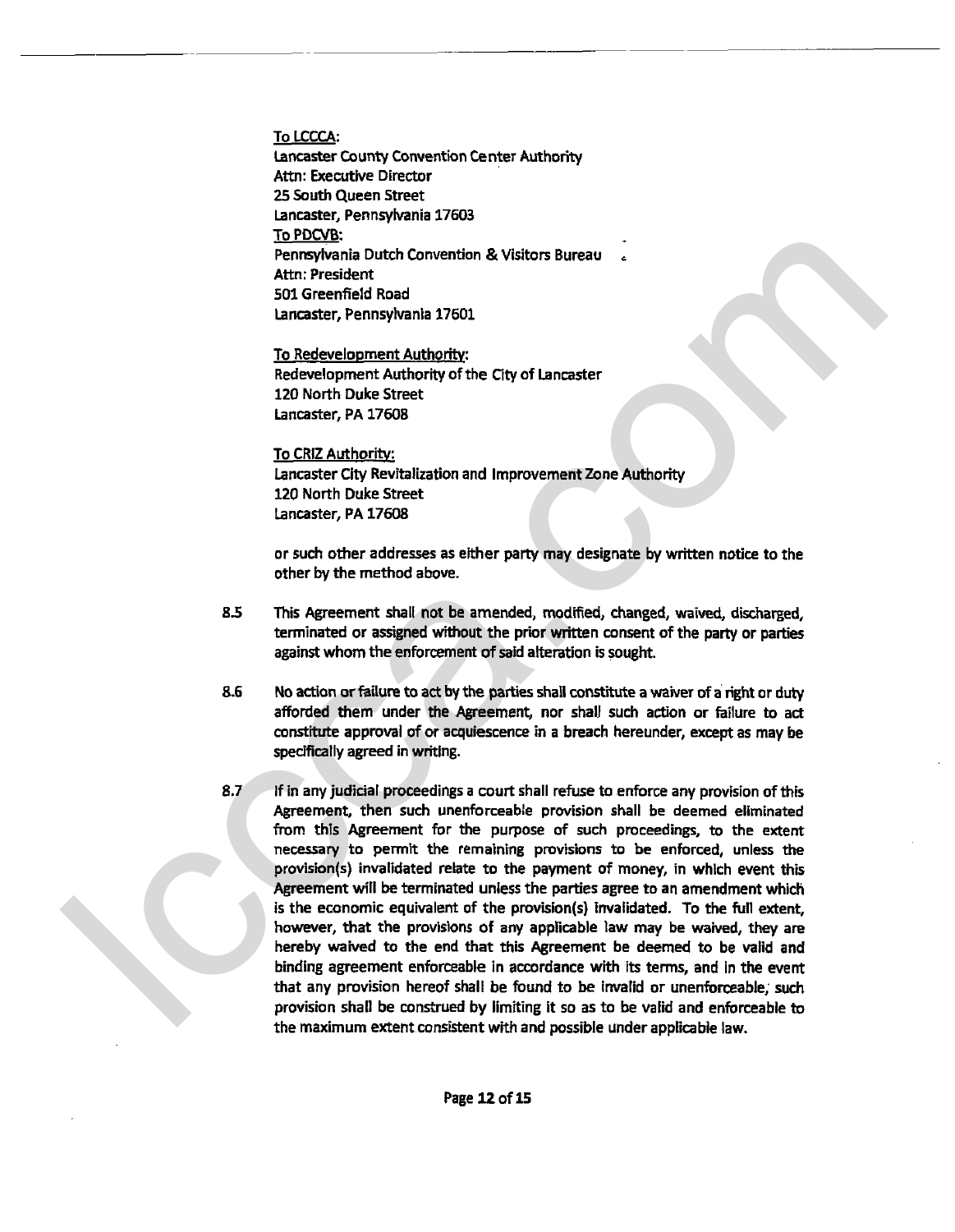- **8.8** Nothing in **thii** Agreement is intended nor shall it be construed or interpreted to waive or modify the immunities and limitations on liability provided for by law in Pennsylvania Statutes section 76.28, including but not limited to the Pennsylvania Political Subdivision Tort Claims Act 42-PA CS.A Section **8541** et seq.
- **8.9** This Agreement shall be effective as to each party only upon proper ewecution and delivery by each party hereto. This Agreement may **be** executed in multiple counterparts, each of which shall be treated as an original, but all of which shall together constitute one and the same Instrument.
- **8.10** All of the recitals set forth at the outset of this Agreement are incorporated into, and form a material part of, this Agreement.
- 8.12 Any intention to create a joint venture or partnership between or among the parties is hereby expressly disclaimed.
- **8.13** The **aty** and **County** shall be added as an additional insured on the liability insurance policy applicable to the Condo &ciation. Any and all expenses associated with adding the City and the County shall be paid 100% by the LCCCA.

IN **WITNESS WHEREOF,** the duly authorized representatives of the parties haw set their hand on the date first written above.

**LCCCA: BY: WITNESS BY:**  and delivery is each party here on This Agreement may be essented in multiple to the translation of the translation of the same instrument.<br>
Support constitute one and the same instrument.<br>
Support considers the control an

**WITNESS:**